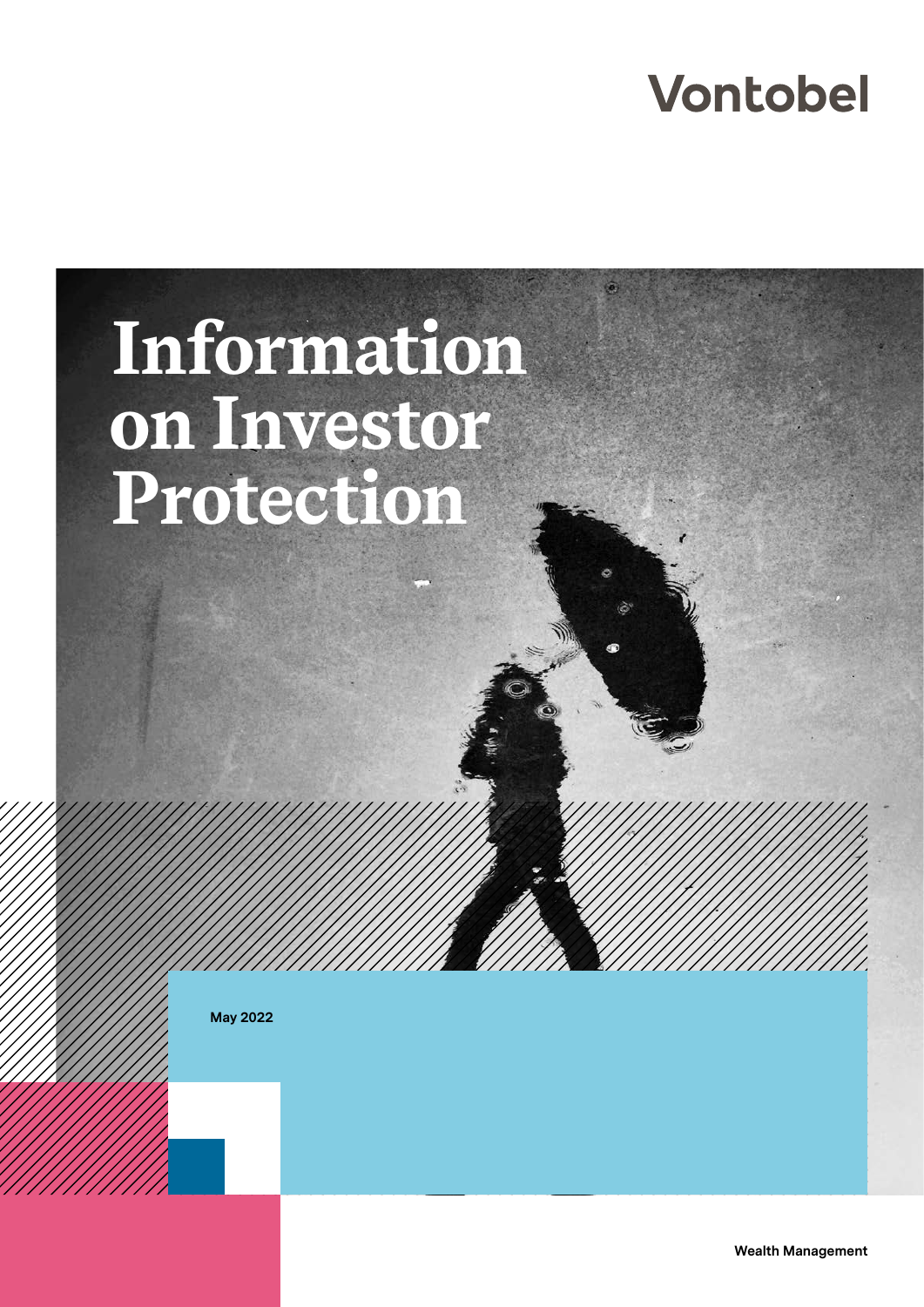**3 Introduction**

**4**

**Important information for all Vontobel clients**

**13**

**Additional information for clients with investment management and investment advice solutions**



Vontobel uses only recycled paper for printing. It takes about 1.5 times less energy and 2.5 times less water to produce recycled paper than it does to produce paper from fresh fiber. Recycled paper also cuts greenhouse gas emissions by more than 20%. We offset the remaining emissions with various  $CO<sub>2</sub>$  projects around the world.

Further information: vontobel.com/sustainability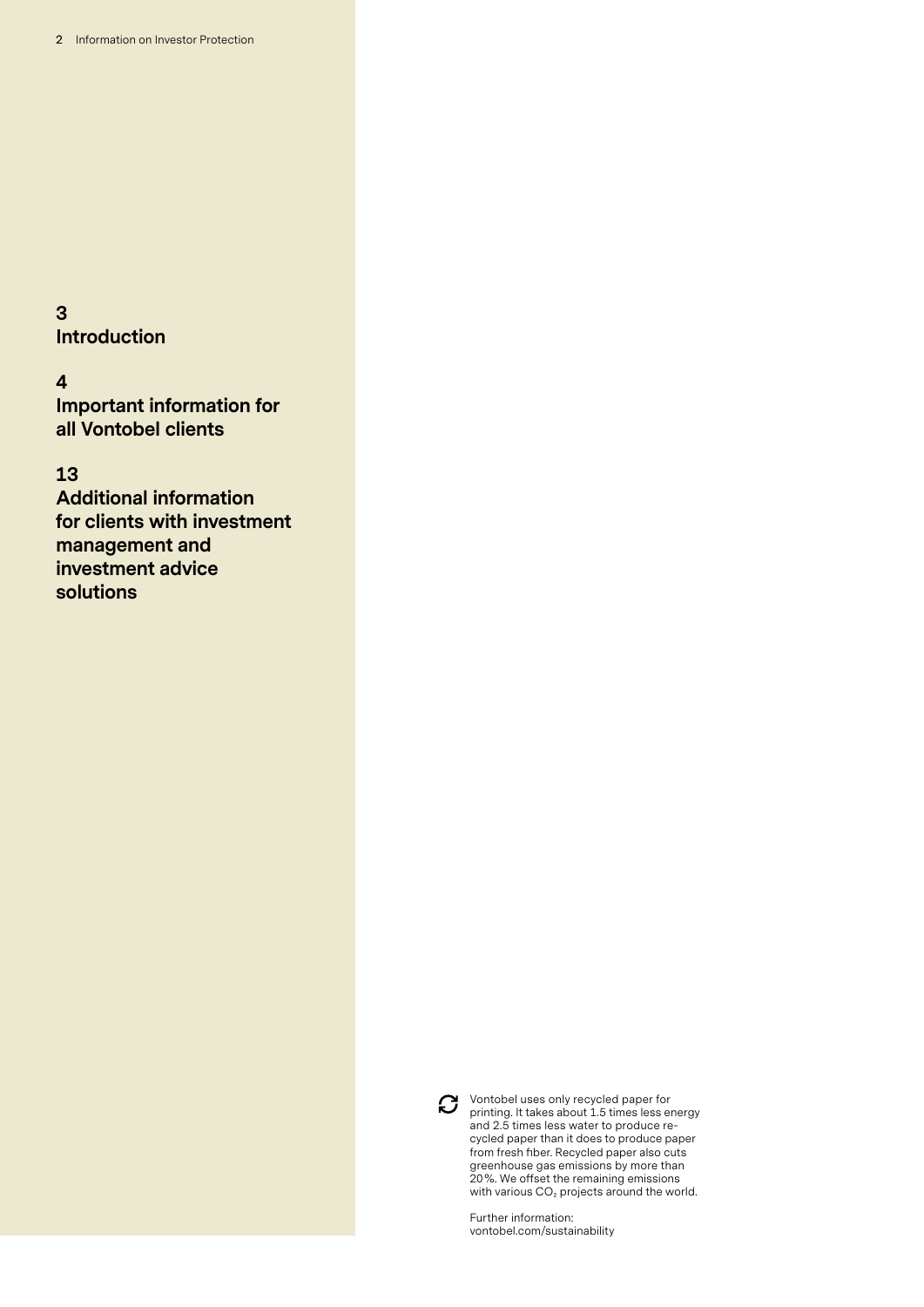## **Introduction**

**At Vontobel, protecting our clients' wealth is our mission. In a world of growing uncertainty and complexity, this has become an even more important topic.**

As a company built on foresight, personal responsibility and ownership, we understand that asset and client protection, as well as increased transparency, are core guiding principles in a business relationship. Principles that will allow both parties – you, as our client, and Vontobel as your service and solution provider – to better master future complexity.

Improving client protection and transparency are driving forces behind our developments – with a clear focus on the clients' benefits. Therefore, we have taken the upcoming regulatory changes – such as MiFID II (European "Markets in Financial Instruments Directive") – as an opportunity to enhance our services and processes.

The brochure explains the specific set-up of Vontobel, the services we offer and how they are designed to support our core belief to preserve your wealth. Generally, it shall also bring you more transparency into our investment business – its processes, products and services as well as the related fee structures. Additionally, the brochure will outline the relevant relationship-building elements and the way how Vontobel interacts and communicates with you – as our client.

This brochure is intended to provide a supplemental and focused overview and does not claim to give a comprehensive account of all aspects of the investment business. If your individual contract contains contradictory information, the content of the contract concluded between us naturally takes precedence. In some passages, we refer to other documentation that Vontobel has already made available to you or which can be obtained from us free of charge.

You can find more detailed information, including the most recent version of this brochure, on vontobel.com.

#### **About us**

Vontobel Wealth Management is committed to actively managing client assets with foresight, often across generations. We follow a holistic approach, closely monitor the markets, anticipate trends and opportunities, and develop individual solutions. This is how we create optimal conditions to protect and increase the entrusted assets over the long term while taking controlled risks.

Our action draws from almost a century of experience. Based on clear objectives agreed upon together with you, we constantly develop new, future-focused investment ideas. We offer specific single asset investments, integrated overall solutions as well as country-focusing or widely diversified portfolios. We provide foresighted and agile advice, and consistently implement the agreed solutions with determination. As a responsible company, we

are geared to sustainability, both in the design of our investment solutions, as well as towards our clients, partners, the society and our employees.

The seamless continuity of our advisory is the backbone for a long-term relationship with you. Your personal relationship manager is at your disposal at any time and involves, if necessary, additional specialists. Furthermore, you decide if, when and how you take advantage of our digital services.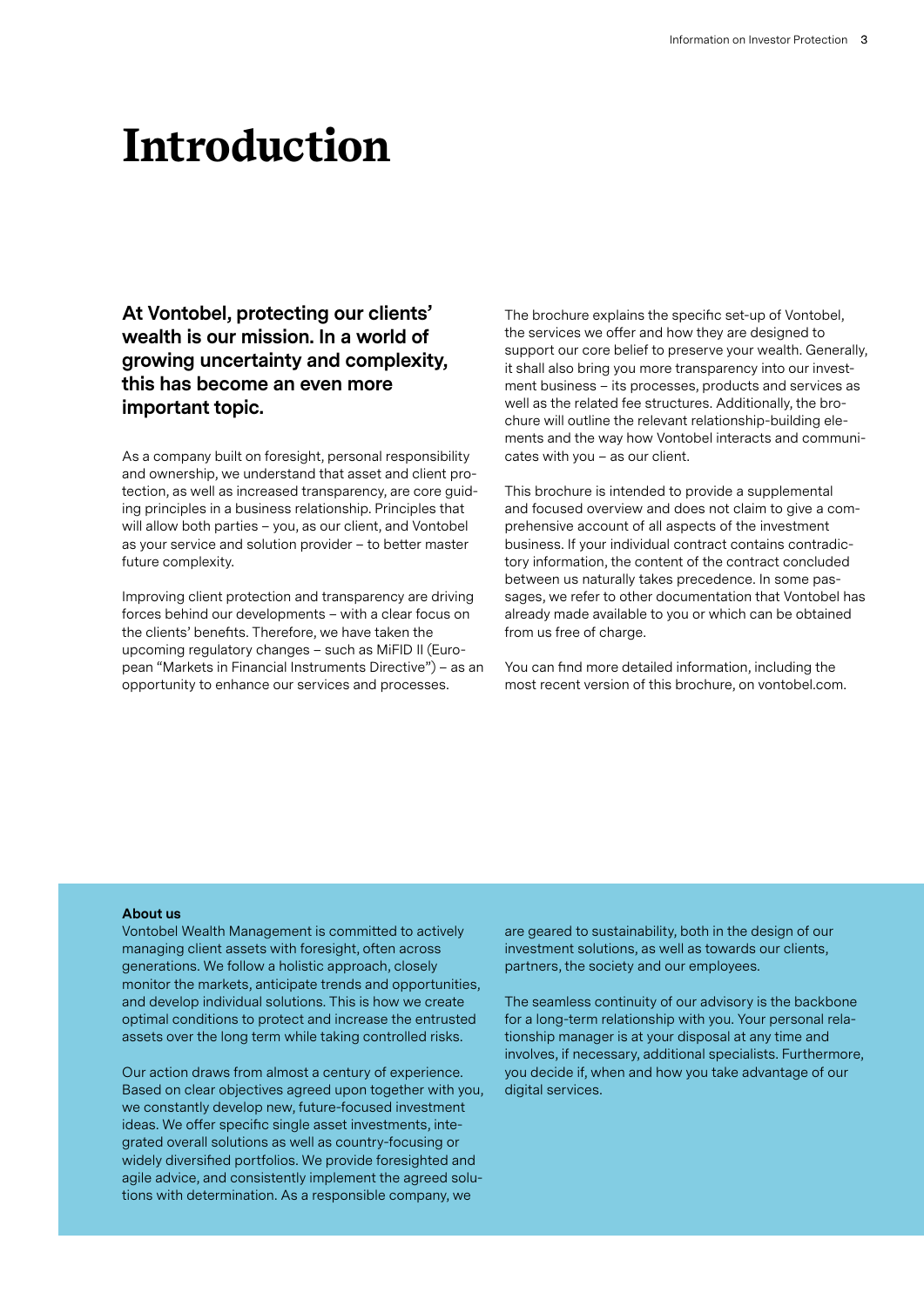# **Important information for all Vontobel clients**

### **Locations**

Besides its headquarters in Zurich Switzerland, Vontobel has a presence in several other locations worldwide: Germany, Luxembourg, USA, Great Britain, Spain, Italy, Singapore, Hong Kong, Dubai and Australia.

Vontobel Wealth Management has the following entities:

#### **Bank Vontobel AG**

Bank Vontobel AG is headquartered in Zurich and has received authorization to act as a bank and securities dealer from the Swiss federal financial market authority FINMA, and is subject to supervision by FINMA. The bank is a member of the Swiss Bankers' Association and is affiliated to the deposit guarantee scheme operated by Switzerland's banks and securities dealers. Information on the scope of cover provided by this deposit guarantee is provided on the website of the Swiss Banks' and Securities Dealers' Depositor Protection Association (esisuisse.ch).

#### **Bank Vontobel Europe AG**

Bank Vontobel Europe AG is fully licensed to act as a bank by the German Federal Financial Supervisory Authority (BaFin), and has offices in Munich, Hamburg and Frankfurt. The bank is a member of the Association of German Banks (EdB) and is affiliated to the Deposit Protection Scheme. Information on the scope of cover provided by this deposit guarantee is provided on the website of the Association of German Banks (edb-banken.de).

#### **Vontobel Securities AG**

Vontobel Securities AG is headquartered in Zurich and has a branch office in New York. It is licensed by the U.S. Securities and Exchange Commission (SEC) as a broker /dealer according to the U.S. Securities Exchange Act of 1934 and is registered as a member of the U.S. Financial Industry Regulatory Authority (FINRA). Vontobel Securities AG is a subsidiary of Vontobel Holding AG.

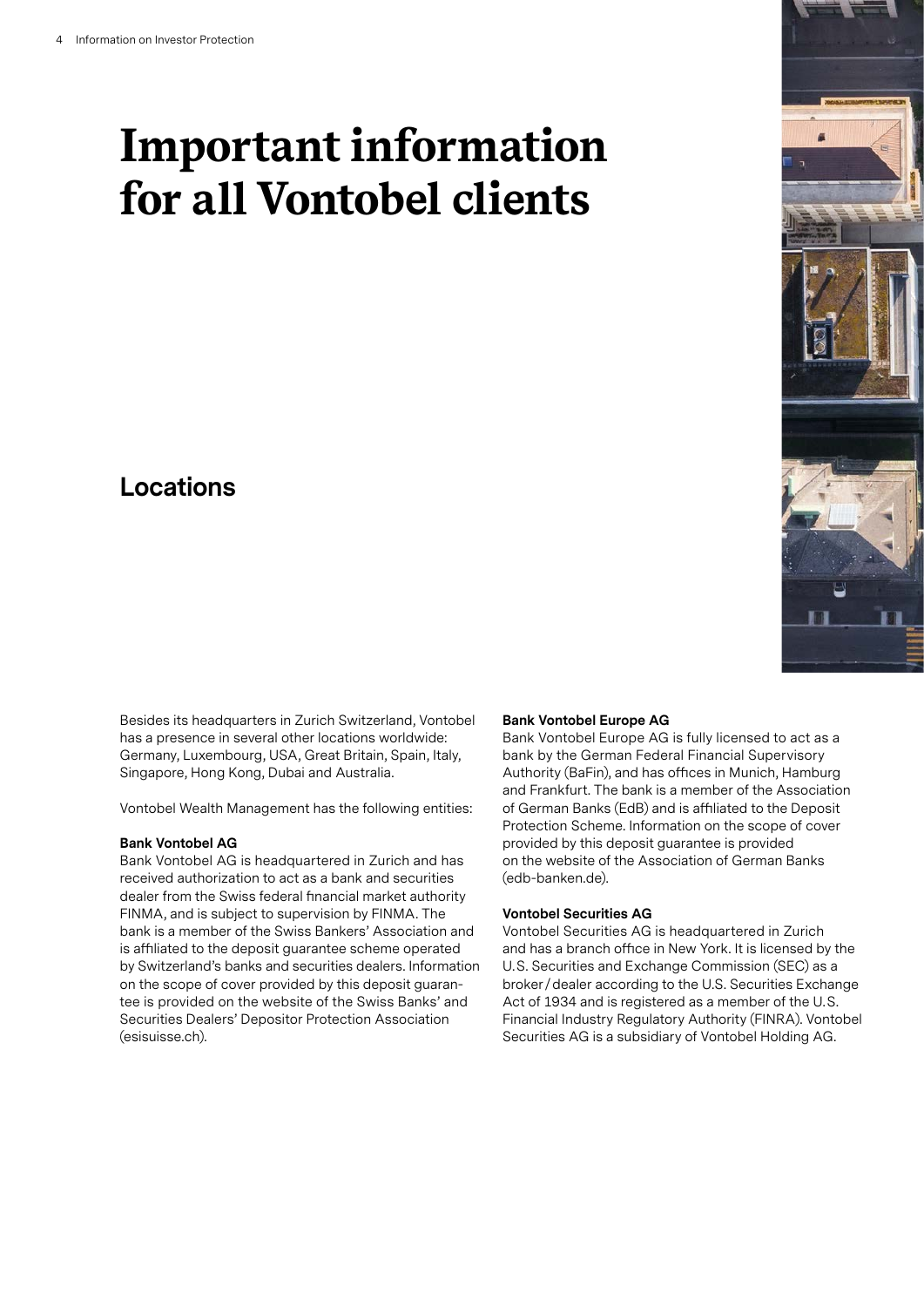

#### **Vontobel Swiss Wealth Advisors AG**

Vontobel Swiss Wealth Advisors AG (VSWA) is a whollyowned Zurich-based subsidiary of Vontobel Holding AG and is registered as an investment adviser with the US Securities and Exchange Commission (SEC). It also has the status as an Exempt International Adviser under National Instrument 31–103 – Registration Requirements, Exemptions and Ongoing Registrant Obligations in the Canadian provinces of Alberta, British Columbia, Ontario and Quebec. VSWA has its principal office in Zurich, Switzerland, with additional offices in Geneva and New York. Additional information about VSWA's business and its affiliates can be found in VSWA's Form ADV which is publicly available on the SEC website (adviserinfo.sec.gov).

#### **Vontobel Wealth Management (Hong Kong) Ltd.**

Vontobel Wealth Management (Hong Kong) Ltd. is a wholly-owned subsidiary of Vontobel Holding AG and is licensed by the Securities and Futures Commission in Hong Kong to carry on Type 1 (dealing in securities), Type 4 (advising on securities) and Type 9 (asset management) regulated activities. It is a member of Private Wealth Management Association.

#### **Vontobel Wealth Management SIM S.p.A.**

Vontobel Wealth Management SIM S.p.A. is a wholly owned subsidiary of Vontobel Holding AG, the parent company listed on the Swiss stock exchange. It has equity capital of 1.5 million euros and its headquarters in Milan. The company was authorized to undertake business activities in early 2020 by CONSOB (Commissione Nazionale per le Società e la Borsa). Possible deposit protection is determined by the offering of different models and custody types by Vontobel Wealth Management SIM S.p.A.

#### **Vontobel Pte. Ltd.**

Vontobel Pte. Ltd. is a subsidiary of Vontobel Holding AG and is headquartered in Singapore. The company has a capital markets services license (securities dealer) according to the Securities and Futures Act (Cap. 289) as well as a Para-9 license (for cross-border financial services subject to licensing performed by Bank Vontobel AG) and is subject to supervision by the Monetary Authority of Singapore (MAS).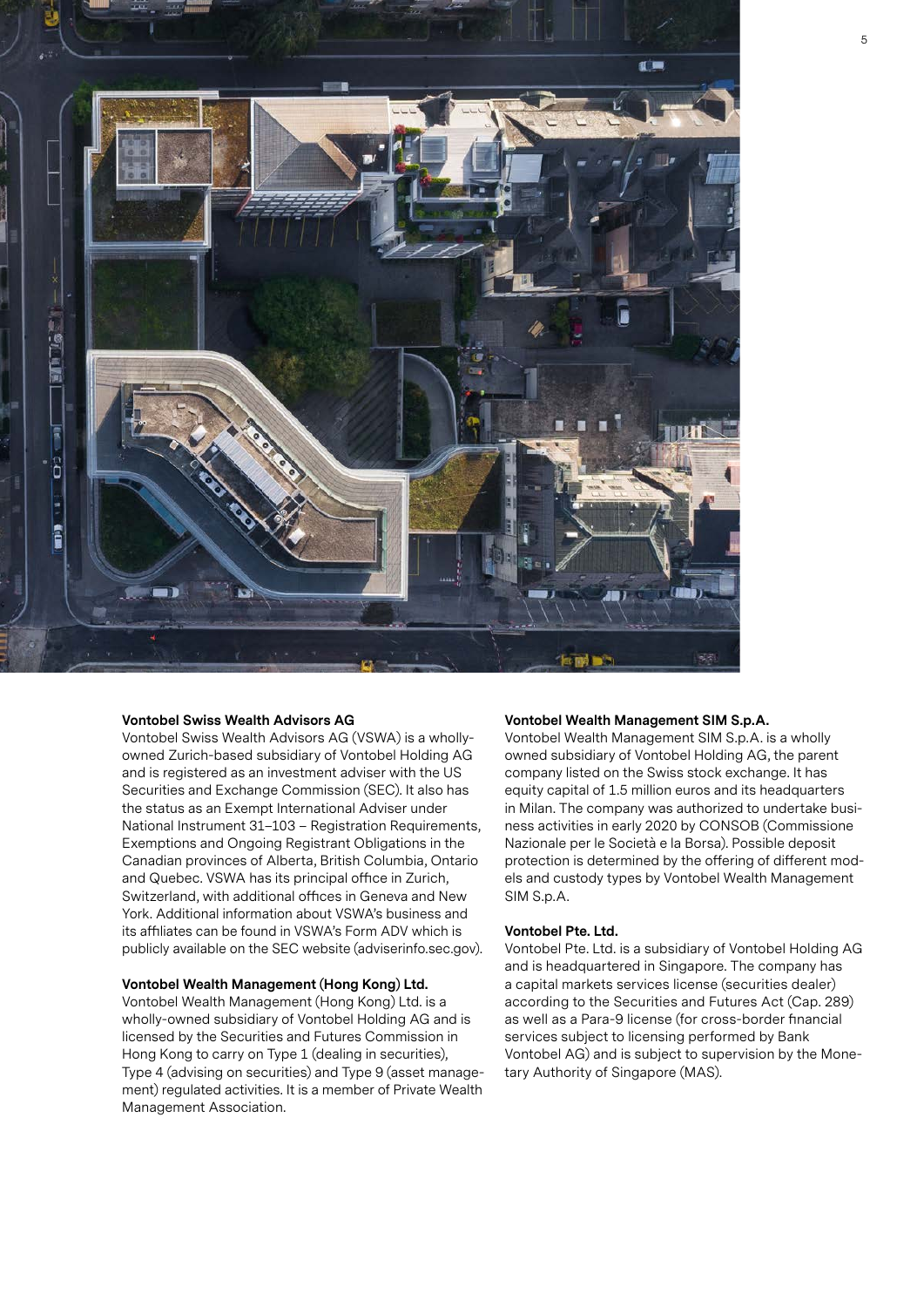### **Investment services**

#### **Information about the investment services and ancillary services**

Vontobel offers a full range of wealth management and banking services, including investment management, investment advice services, and the purchase, sale and safekeeping of securities and other financial instruments. Vontobel also provides all types of ancillary investment services, payment services, and credit and securities financing. The scope of services offered may vary in the different Vontobel entities.

#### **Investment management (Vontobel Managed Solutions)**

With an investment management mandate, you delegate the power of making investment decisions to Vontobel. Your goals and financial risk tolerance are always our top priority. Unless you decide otherwise, we will take sustainability risks into consideration in our investment process, in line with our [Sustainable Investing and Advisory](https://www.vontobel.com/en-de/about-vontobel/responsibility/principles-and-policies/)  [Policy.](https://www.vontobel.com/en-de/about-vontobel/responsibility/principles-and-policies/) If you are investing in an offering focusing on very broad diversification, the likely impacts of sustainability risks on the returns of the product are not deemed to be relevant.Vontobel bases the composition of your portfolio on your individual preferences and requirements.

For this service you sign the respective agreements. This authorizes Vontobel to manage assets in the specified account and states the chosen investment strategy and other key features relating to how the mandate is to be carried out.

**Investment advice (Vontobel Advisory Services)** With an investment advice mandate, the responsibility for making final investment decisions remains with you, and Vontobel will not execute any transaction without being explicitly instructed to do so.

Vontobel provides clients with comprehensive advice and support in managing their assets. We consistently take account of your needs, wishes and expectations and use

them as the starting point when providing investment advice. Our advisory services may be associated with financial risks for our clients. We also consider sustainability risks and take them into account when providing investment advice, in line with our [Sustainable Investing](https://www.vontobel.com/en-de/about-vontobel/responsibility/principles-and-policies/)  [and Advisory Policy.](https://www.vontobel.com/en-de/about-vontobel/responsibility/principles-and-policies/) We offer a range of advisory solutions that allows you to choose the level of support you require.

To receive this service, you sign the respective agreements which establish the framework, such as the scope of the assets, the desired service level and investment guidelines along which Vontobel will provide personal recommendations.

#### **Non-advised transactions**

"Non-advised" transactions are buy or sell transactions that are not executed in the context of investment advice services, but rather are performed by us based only on a request by you. In such a case, Vontobel will assess whether, on the basis of your knowledge and experience, you are able to understand the risks associated with the service or financial instrument concerned. However, we make no assessment of your financial ability to bear the investment risks associated with the service or financial instrument, and no investment objective is defined.

If a financial instrument for which you wish to place a non-advised order is deemed to be inappropriate, or if the necessary information to assess your knowledge and experience is missing, Vontobel will inform you accordingly. It is at your discretion to refrain from making the trade or to proceed in spite of this information. If we are unable to contact you in good time for the purpose of issuing such information for any reason, we reserve the right to refrain from executing the order.

For more information, please see the "Suitability and Appropriateness" section of this document.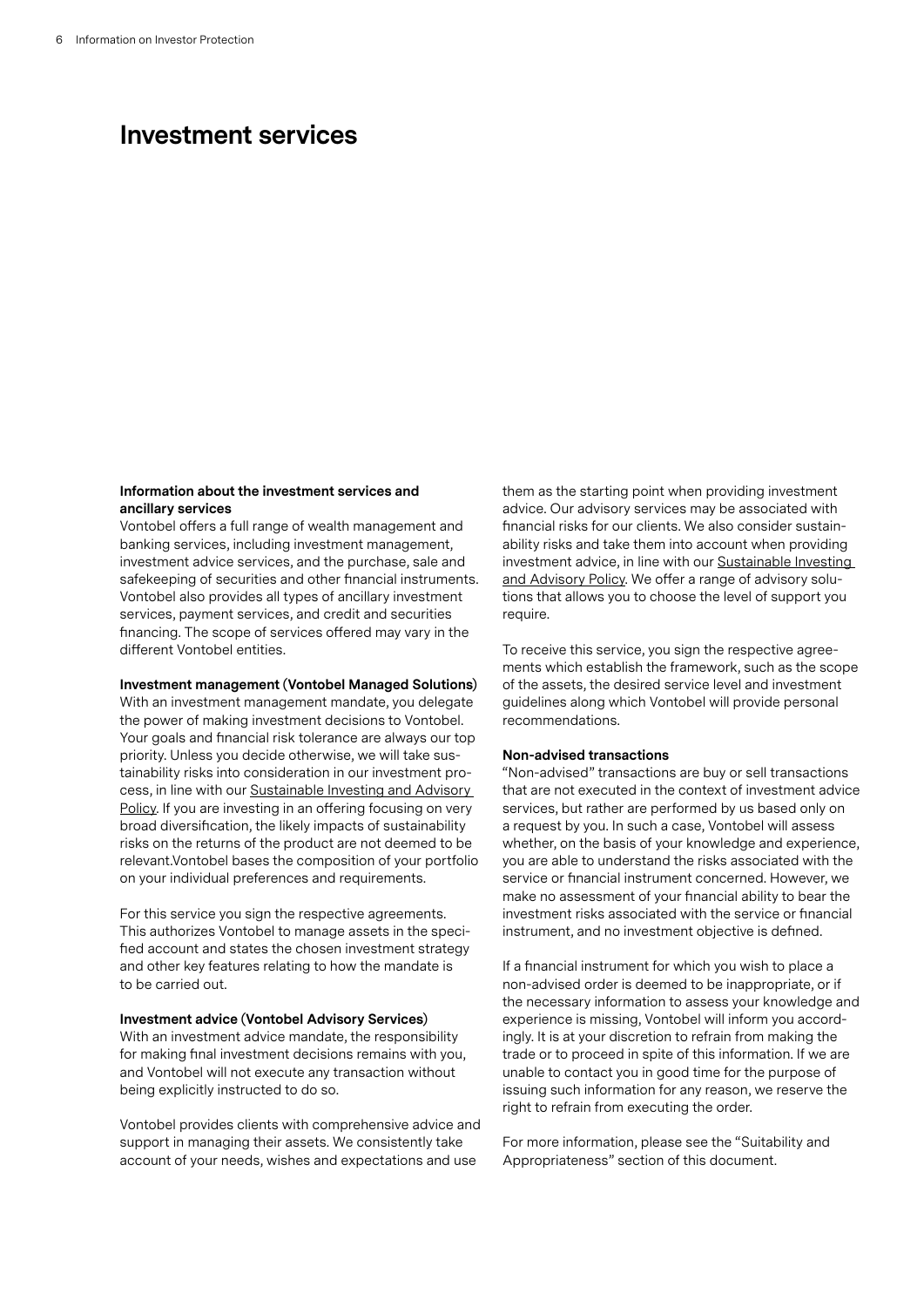#### **Custody services**

Vontobel provides safe keeping services for a large variety of financial instruments worldwide, based on the global Vontobel custody framework.

#### **Securities credit facilities**

Vontobel may grant loans to you to finance transactions involving securities and other investments, if certain conditions are met and the necessary collateral is provided. The granting of loans requires the conclusion of separate credit and pledge agreements.

#### **Information regarding financial instruments**

Vontobel offers access to a full range of financial instruments. The investment universe that is considered for recommendations in our investment advice mandates is based on the Vontobel open product platform, which is comprised of both products offered by Vontobel and products from a large range of third party providers. However, investment advice is not provided on an independent basis in the sense of Article 24 of Directive 2014/65/EU on Markets in Financial Instruments.

#### **Risks in securities trading**

Trading in financial instruments involves financial risks. These risks can differ greatly depending on the financial instrument involved. The various types of financial instruments and their associated risks are described in detail in the basic information on securities and other capital investments which we provided to you when you opened your account. If you are unsure about the risks of specific financial instruments, or have further questions, your relationship manager will be happy to assist you.

#### **Complex vs. non-complex financial instruments**

All financial instruments are classified as either "complex" or "non-complex" products (e.g. according to MiFID), whereby complex products are subject to more extensive investor protection measures. Please note that at Vontobel, we treat non-complex products with the same protection measures as complex products.

#### **Information concerning securities transactions and reporting**

Unless otherwise agreed, we send an individual financial statement after each business day in financial instruments, with which we provide you with the most important information about the trading transaction. If a client order is not executed on the same day, we will send an order confirmation on the following business day. In addition, you will receive a performance report once every six months, which contains an overview of all executed transactions during the reporting period, and a custody account statement on an annual basis.

Depending on the financial instruments or services you have selected, as well as on your status and applicable reporting regulations, you may also receive additional bank advices.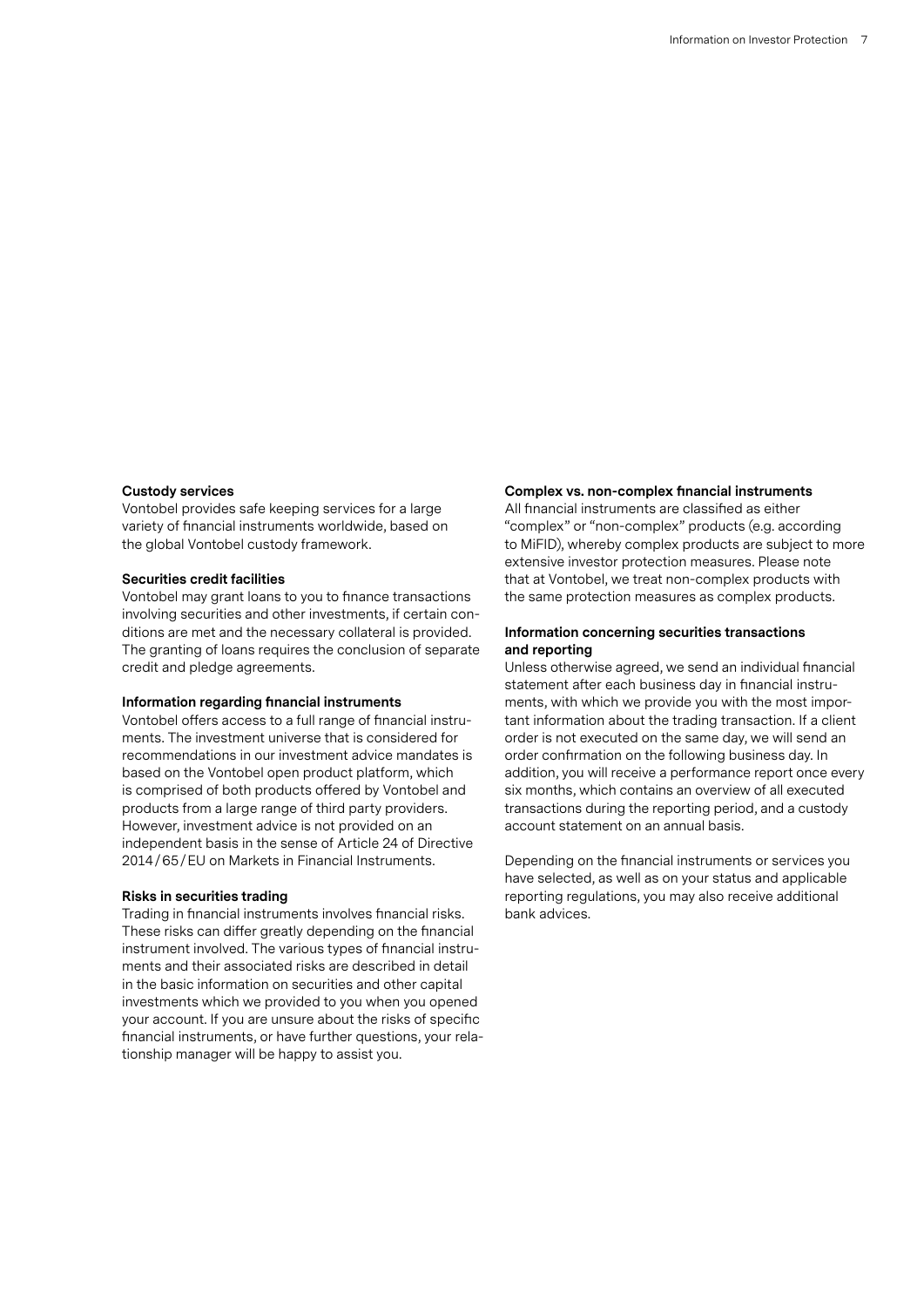**Information on Investor Protection Classification**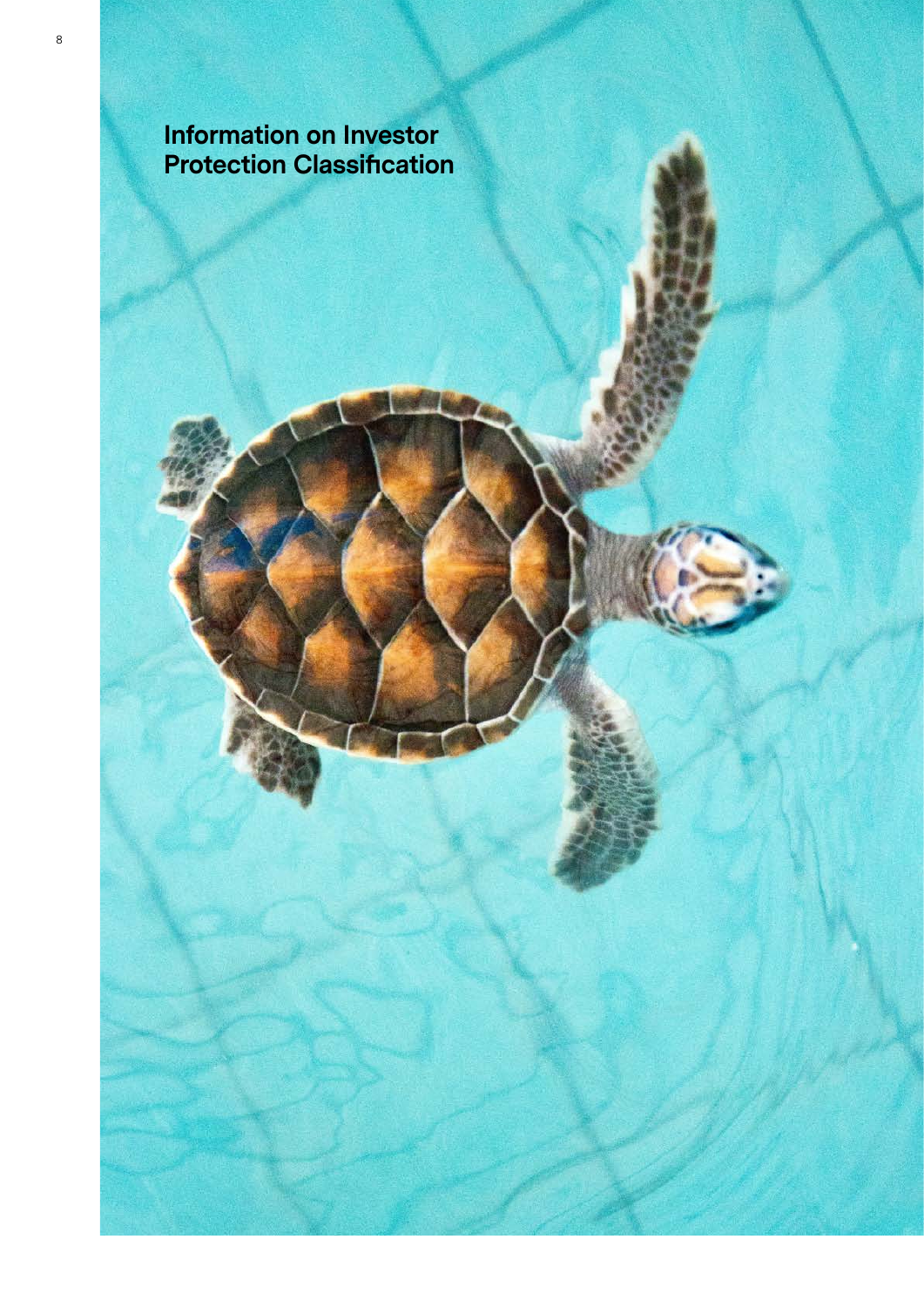#### **Offered classifications**

Vontobel assigns a classification to each natural person or legal entity that is entitled to submit orders (the "order giver"). Vontobel classifies all persons and legal entities, who are entitled to give orders, as either "private clients" or "professional clients". Each classification is assigned a different level of investor protection (e. g. relating to the extent of suitability and appropriateness testing, mandatory pre-trade client information, financial instruments available etc.).

- **Private clients:** By default, you will be classified as a private client, a classification that gives you the highest level of protection. Private clients are to be given extensive information regarding product risk (financial instrument information and risk disclosure), suitability (suitability report), cost and charges, and other parameters before we can provide a service or execute a trade <sup>1</sup> . The range of financial instruments available is generally limited to products targeted at private clients or which are explicitly registered for distribution to private clients (target market). Certain services or financial instruments may be judged not suitable for private clients and will therefore not be offered, for example securities lending transactions.
- *Professional clients:* Professional clients are treated as sophisticated investors who are eligible for a larger investment universe, including financial products targeted at professional clients only or which are not registered for distribution to private clients. However, based on their level of knowledge and experience and their financial ability to bear losses they receive a lower level of investor protection. For example, professional clients are not subject to pre-trade assessments regarding their risk profile and investment objectives, nor do they receive certain pre-trade documentation such as suitability reporting and product information sheets. Please see the detailed comparison of the offered classifications in the table below.

Please note that the classification above applies for investor protection purposes (e.g. according to MiFID) and not for classification due to other regulations such as FATCA<sup>2</sup> or any tax laws and regulations.

We will provide this information as it becomes relevant for you due to regulatory requirements

<sup>2</sup> Foreign Account Tax Compliance Act

| <b>PRIVATE CLIENT</b>                                                                                                                 | <b>PROFESSIONAL CLIENT</b>                                                                                                                                                                                                                                                                                                                                                                                                                    |
|---------------------------------------------------------------------------------------------------------------------------------------|-----------------------------------------------------------------------------------------------------------------------------------------------------------------------------------------------------------------------------------------------------------------------------------------------------------------------------------------------------------------------------------------------------------------------------------------------|
| The target group of the category                                                                                                      |                                                                                                                                                                                                                                                                                                                                                                                                                                               |
| In the absence of any other classification, Vontobel considers all<br>order givers to be private clients.                             | Private clients with medium to high transaction volumes, or<br>Financial intermediaries such as trustees, asset managers,<br>family offices and insurance companies, or<br>Large companies                                                                                                                                                                                                                                                    |
| You meet the following requirements                                                                                                   |                                                                                                                                                                                                                                                                                                                                                                                                                                               |
| No special requirements                                                                                                               | At least two of the following three criteria:<br>On average, at least 10 transactions of a significant volume<br>per quarter<br>Bank balances and financial instruments with a value at least<br>EUR 500,000 or equivalent<br>At least one year of experience in a profession in the capital<br>market, requiring knowledge of financial instruments<br>or alternatively you are:<br>A regulated financial intermediary or a<br>Large company |
| Before offering investment advice and executing transactions, we will assess the following                                            |                                                                                                                                                                                                                                                                                                                                                                                                                                               |
| Your knowledge and experience<br>Your risk profile<br>Your investment obiectives                                                      | Your risk profile<br>Your investment objectives                                                                                                                                                                                                                                                                                                                                                                                               |
| When providing investment advice or executing transactions, we will send you the following documents                                  |                                                                                                                                                                                                                                                                                                                                                                                                                                               |
| Schedule of transaction costs<br>Declaration of suitability<br>Product or basic information sheets, as per regulatory<br>requirements | Transaction costs statement                                                                                                                                                                                                                                                                                                                                                                                                                   |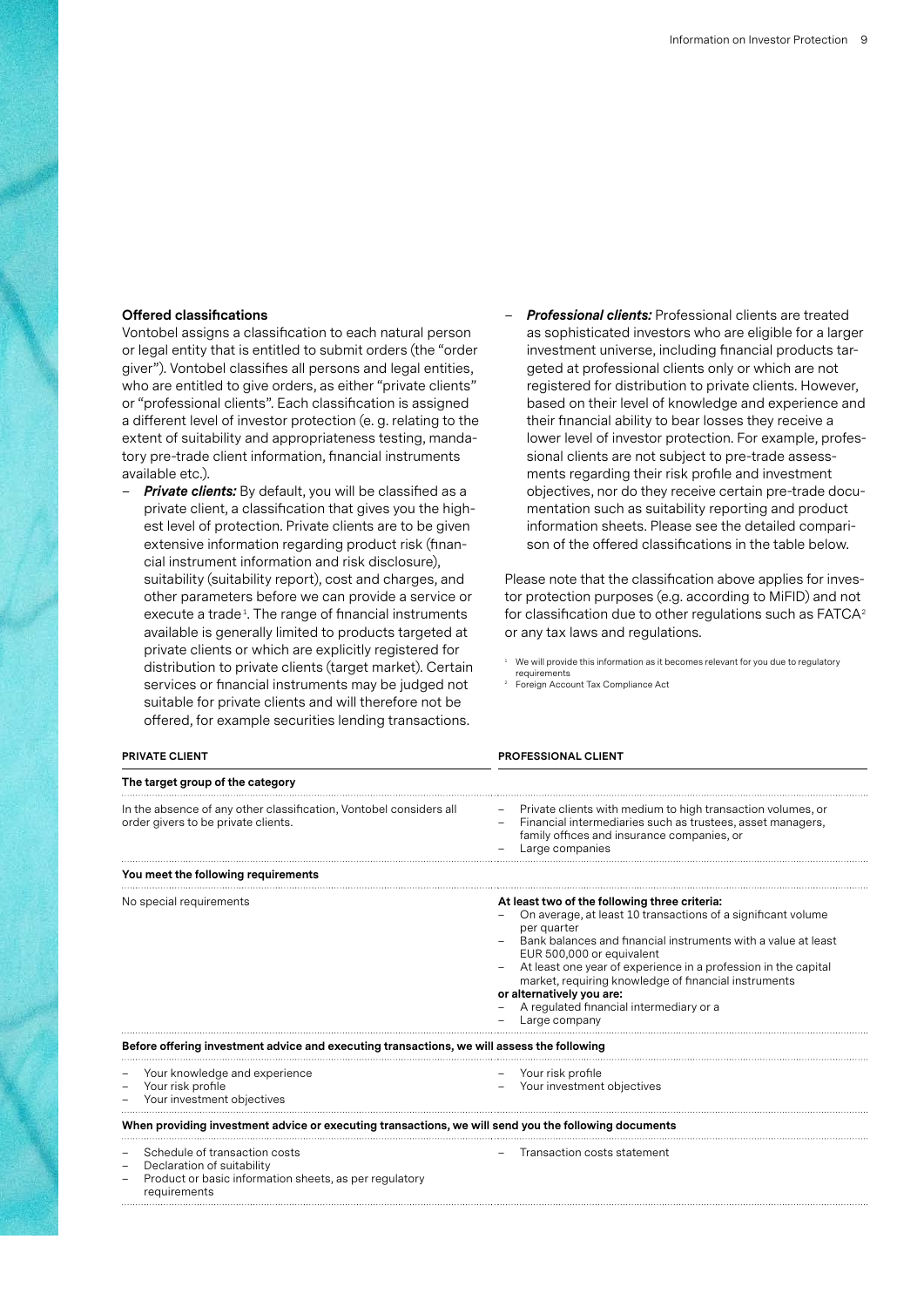#### **Reclassification**

At any time you may apply to us in writing for a change of classification.

- You can be reclassified from a "private client" to a "professional client" and receive a reduced level of investor protection, along with a leaner investment process and broader eligible investment universe, if you meet the criteria required for professional clients.
- It is also possible for "professional clients" to request to be treated as "private clients" and receive a higher level of investor protection, along with a more restricted eligible investment universe.

In both cases, you must submit to us a written application. Vontobel is happy to assist you in this regard. Your relationship manager will advise you on the precise procedure and the effects of reclassification.

Please note that any reclassification made by Vontobel will apply generally to all investment services, ancillary services and financial instruments that we provide. If we ascertain that you no longer meet the criteria for the investor protection category in which you have been classified, we are required to make an adjustment of our own accord. In such a case, we will inform you immediately.

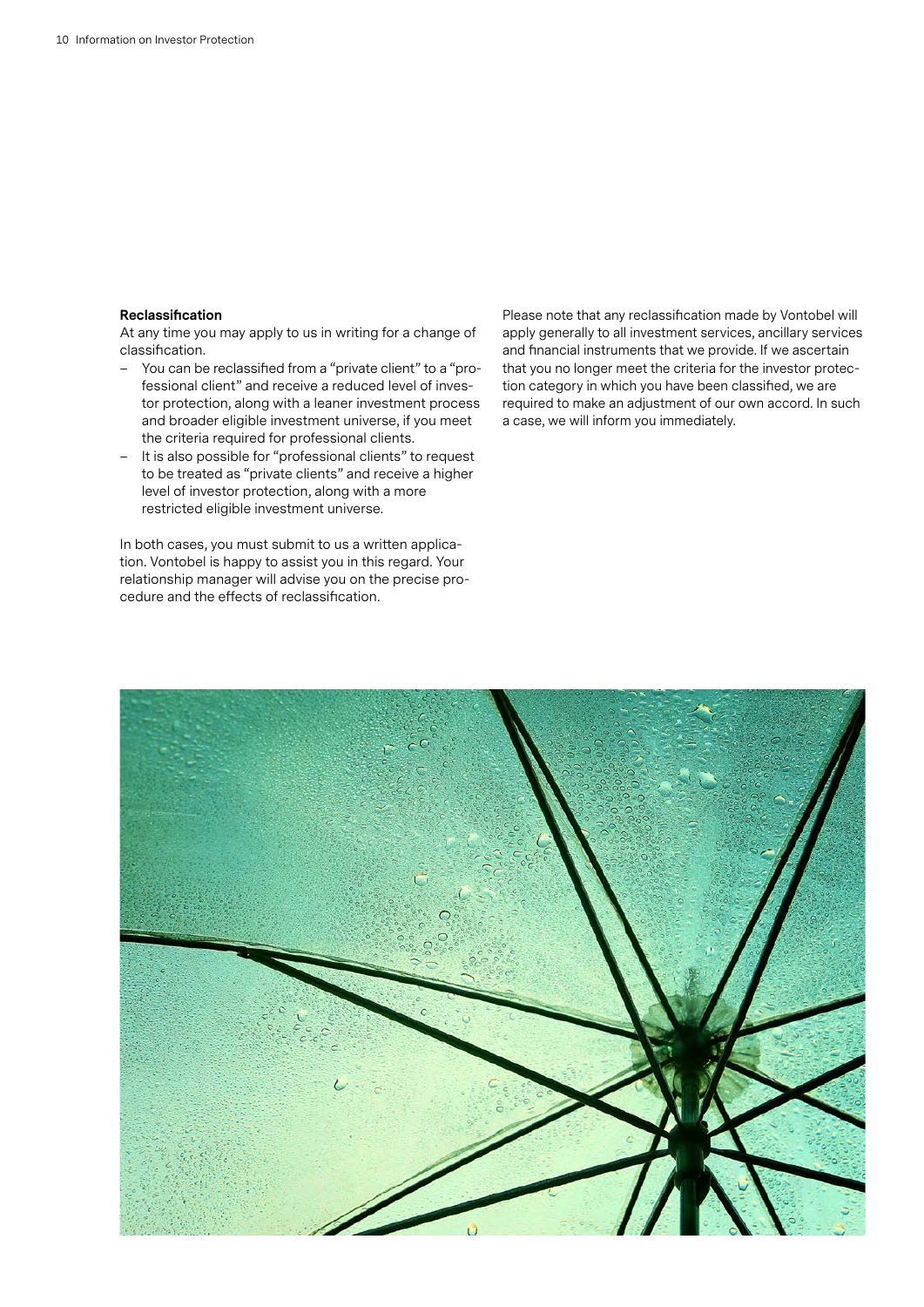### **Organizational topics**

#### **Language and means of communication**

You may communicate with Vontobel in German or English, although in principle, we will provide individual documents to you only in German. As a general rule, we will communicate with you in writing. Orders and notifications by telephone, fax or e-mail will be accepted if you agree to communicate using these channels. If you use one of these channels to communicate with us, we reserve the right to contact you in the same way.

#### **Execution of orders ("Best execution")**

Best execution is the obligation to take all reasonable steps to obtain the best possible result when either executing transactions on your behalf or using other affiliates or brokers to execute transactions on your behalf. We have summarized the principles governing our execution of clients' orders in our Best Execution Policy which is available for you on vontobel.com.

#### **Conflict of interest**

We have taken an array of measures to pre-empt potential conflicts between your interests and the interests of Vontobel, our employees or other clients. We have summarized these measures for you in our Conflict of Interest Policy which is available for you on vontobel.com.

#### **Costs and associated charges in connection with investment services and ancillary services**

The costs and associated charges in connection with the bank's investment services and ancillary services are detailed in our Schedule of Fees and Services. Your relationship manager will be happy to provide you with a copy upon request.

In our Schedule of Fees and Services, we also detail the individual fee components of combined products ("product bundles"). Please note that we only offer "product bundles" separately, as long as these are listed as separately purchasable services in our Schedule of Fees and Services.

#### **Inducements**

**Inducements received by Vontobel**

Inducements are monetary or non-monetary benefits a Vontobel entity may receive from product providers in connection with the distribution of financial instruments and other services. Inducements are agreed separately with the product providers irrespective of the relevant business relationships with you. Charges paid directly by you to Vontobel, such as advisory fees, custody fees or transaction fees (including transaction fees that are included in the issue price of an instrument) are not inducements.

As a rule, when selling securities we receive inducements from fund companies and security issuers. In order to avoid conflicts of interest on the part of the bank, we pass these inducements on to our clients in accordance with our Schedule of Fees and Services, in principle on a quarterly basis in arrears.

Depending on the conditions agreed with us, we charge agency fees to our clients for the sale of investment units. These are based on the issue premiums defined in the respective fund prospectus and are limited to these amounts. Based on our pricing model, you will receive a rebate of up to 100% on the agency fees, depending on the conditions agreed with us. If your conditions do not provide for a 100% rebate, we will disclose the amount of the respective agency fees. The agency fees collected serve to provide efficient and high-quality infrastructure for the purchase and sale of financial instruments.

#### **Inducements paid by Vontobel**

If Vontobel has obtained the business or service relationship with you through a third party acting as intermediary, Vontobel may pay the intermediary a fixed amount finder's fee or pay part of its revenues from that business or service relationship to the intermediary. In such a case, we would inform you of the corresponding details in advance.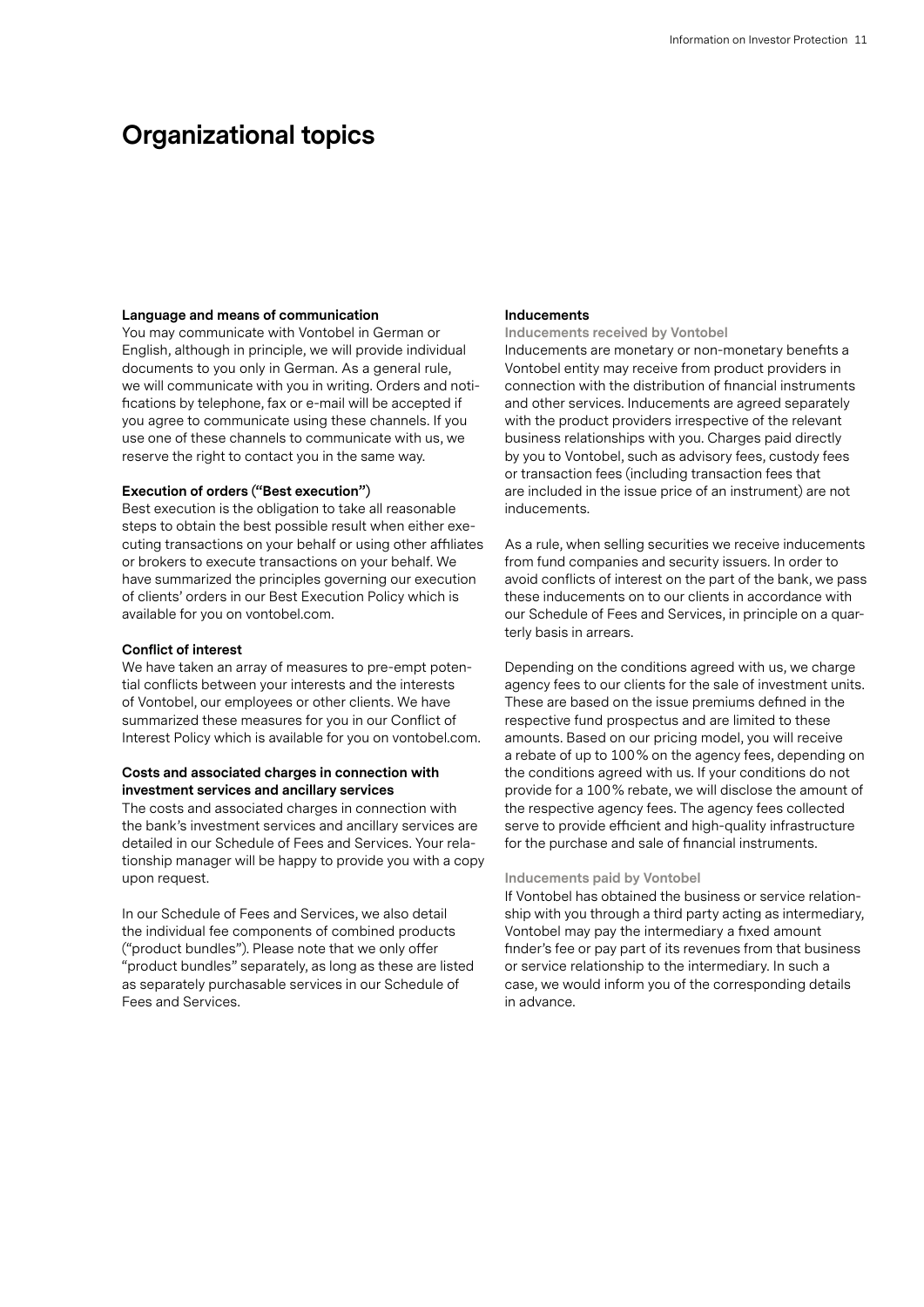#### **Disclosure of your information related to holding or trading securities**

In certain cases, Vontobel is legally obliged, and furthermore may be obliged in other cases, to provide regulators with reports on all transactions they have executed with regard to securities admitted to trading. These reports must include in particular identification details of the buyer /seller of those securities and the person placing the order to trade. Where such a person is a legal entity, it will have to be reported with its Legal Entity Identifier (LEI).

#### **Handling complaints**

Your feedback is best addressed directly to your dedicated relationship manager or contact person. If you would like to submit a formal complaint regarding an aspect of your relationship with Vontobel, you can do so by addressing your written complaint to Vontobel's Legal and Compliance Department of the respective entity (please find the addresses in the back). We have summarized our complaints handling policies and process for you in our Complaints Handling Policy which is available for you on vontobel.com.

#### **Recording conversations and electronic communication**

Vontobel is required to record all transactionrelated or transaction-oriented electronic communications, including communication with clients.

Transaction-related conversations cannot always be identified as such before they happen and may form part of a broader conversation. As a consequence, all telephone conversations need to be recorded. This means Vontobel will not be able to accept transaction-related conversations with you via channels that it is unable to record, such as third-party instant messengers. Vontobel also creates minutes of key content of face-to-face meetings, in order to ensure the traceability of the recommendations made to you. Records will be stored on a durable medium in a manner that safeguards adequate confidentiality and protection from alteration.

By entering into a business relationship with Vontobel or contacting Vontobel via an electronic channel, you consent to the recording and storage methods described above. You are entitled to request a copy of your records, which may be subject to a service fee.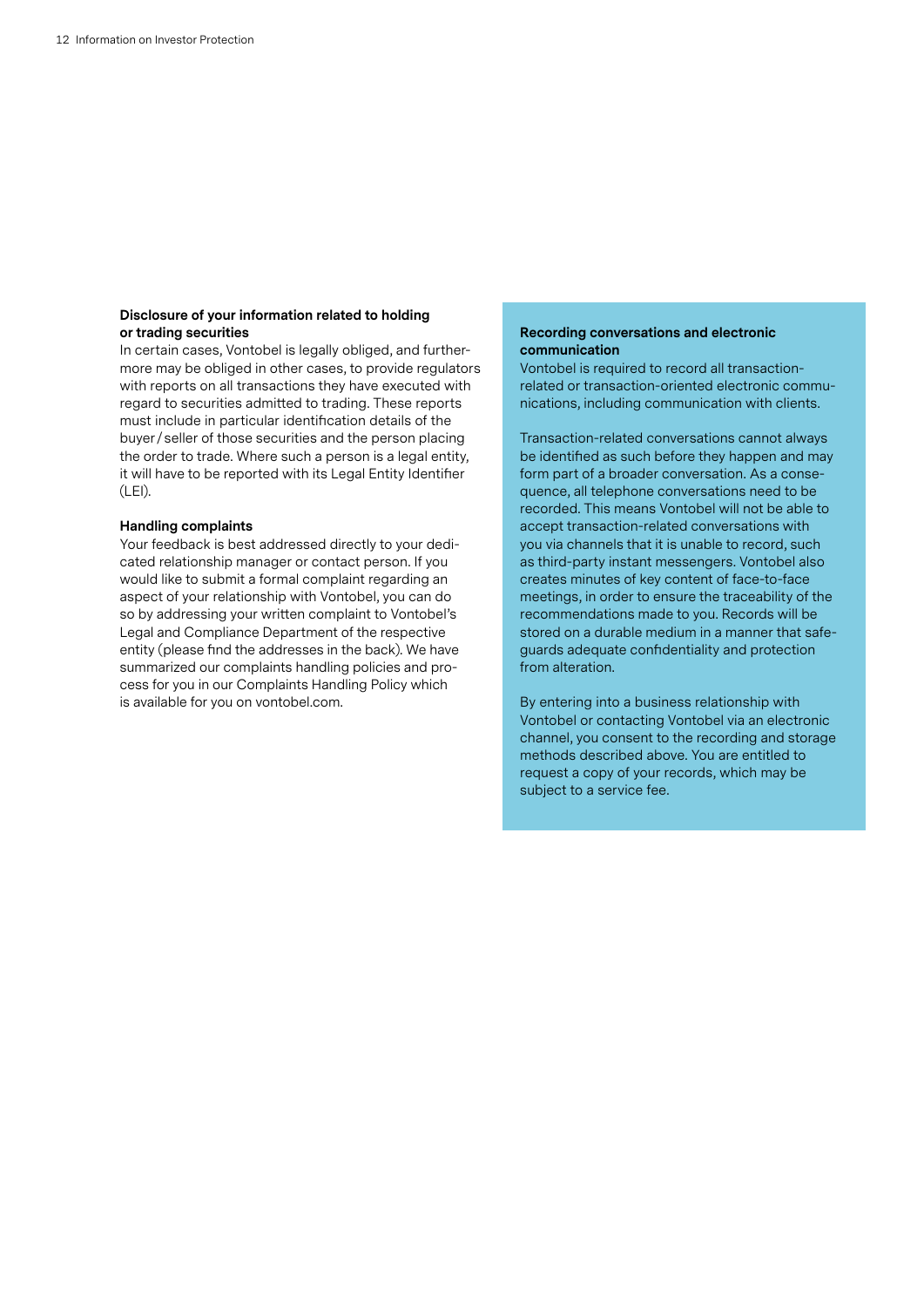# **Additional information for clients with investment management and investment advice solutions**

The following information is only applicable in connection with investment management and investment advice solutions provided by Vontobel.

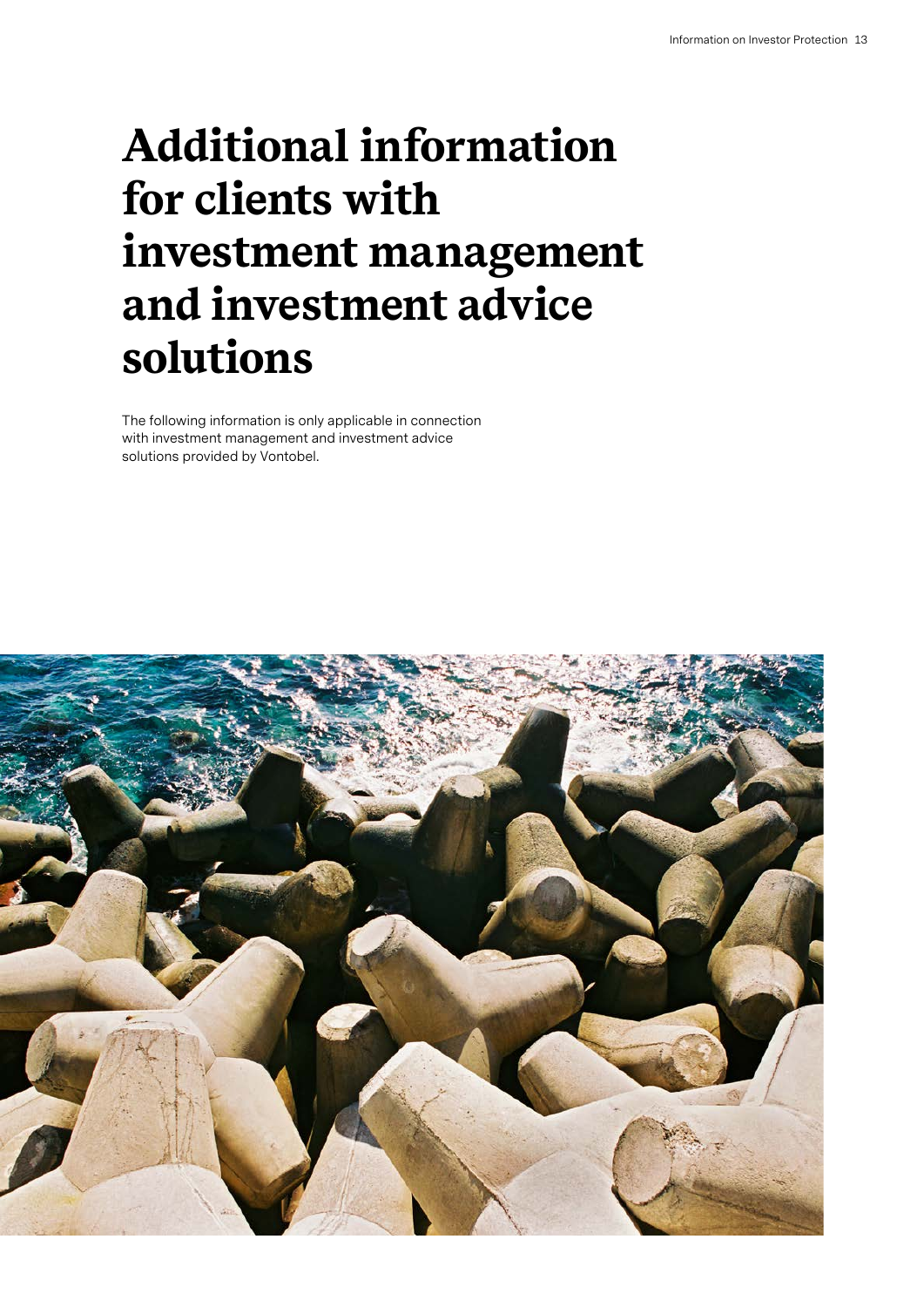### **Suitability and appropriateness**

#### **Suitability**

When providing investment services such as investment management and investment advice, Vontobel will consider whether the services and financial instruments recommended are suitable for you, based on the information provided by you or the person that is authorized by you to give instructions on your behalf. To this end, Vontobel requests specific information about your circumstances. Where Vontobel does not obtain the necessary information, we may abstain from providing advised services.

For this reason, it is obligatory that all clients and order givers who would like to receive advised services provide Vontobel with the duly signed Investment Knowledge and Experience form as well as the Risk Profile. These two forms are designed to evaluate the necessary information regarding client's:

- knowledge and experience with regard to investment services and financial instruments;
- investment goals, including investment purpose, planned time horizon and risk appetite;
- financial situation, including an overview of the client's total assets, regular income and regular financial commitments.

Only on the strength of this information are we able to recommend suitable transactions in financial instruments or to execute such transactions on your behalf under the respective agreements. In our view, suitable services and financial instruments are those that:

- are in line with your investment objectives;
- involve a level of investment risk that you are able to bear financially;
- involve only risks that you are able to understand on the basis of your knowledge and experience.

Vontobel will rely on the information provided by you or the person who is authorized by you to act on your behalf and you or the person who acts on your behalf are obliged to immediately inform Vontobel of any change in circumstances which may require amendments or updates.

If you have been classified as a "professional client", we assume that you have the requisite knowledge and experience to assess the respective suitability and risks yourself.

#### **Appropriateness**

Vontobel will assess whether you or the person who acts on your behalf are able to understand the risks associated with a financial instrument before placing the order. To that end, Vontobel is required to obtain the necessary information about your knowledge and experience (or that of the person who acts on your behalf).

#### **Applicable knowledge and experience**

With regard to checking knowledge and experience, the assessment will be based on the information given by the order giver. This may be you – the client – or a person authorized to act on your behalf. If the relevant person is a legal entity, we have to know the knowledge and experience of all individuals who engage us for investment services.

#### **Applicable investment objectives and financial situation**

With regard to the testing of investment objectives and the financial ability to bear losses for suitability purposes, the assessment is always based on the circumstances of the account holder(s), even when the recommendation is addressed to an authorized representative.

#### **Investment research**

Where Vontobel selects products for its investment management and investment advice services, we do so based on internal and selected external research providers. To ensure the independence of our investment views and to avoid potential conflicts of interest, in principle, we do not accept research services free of charge.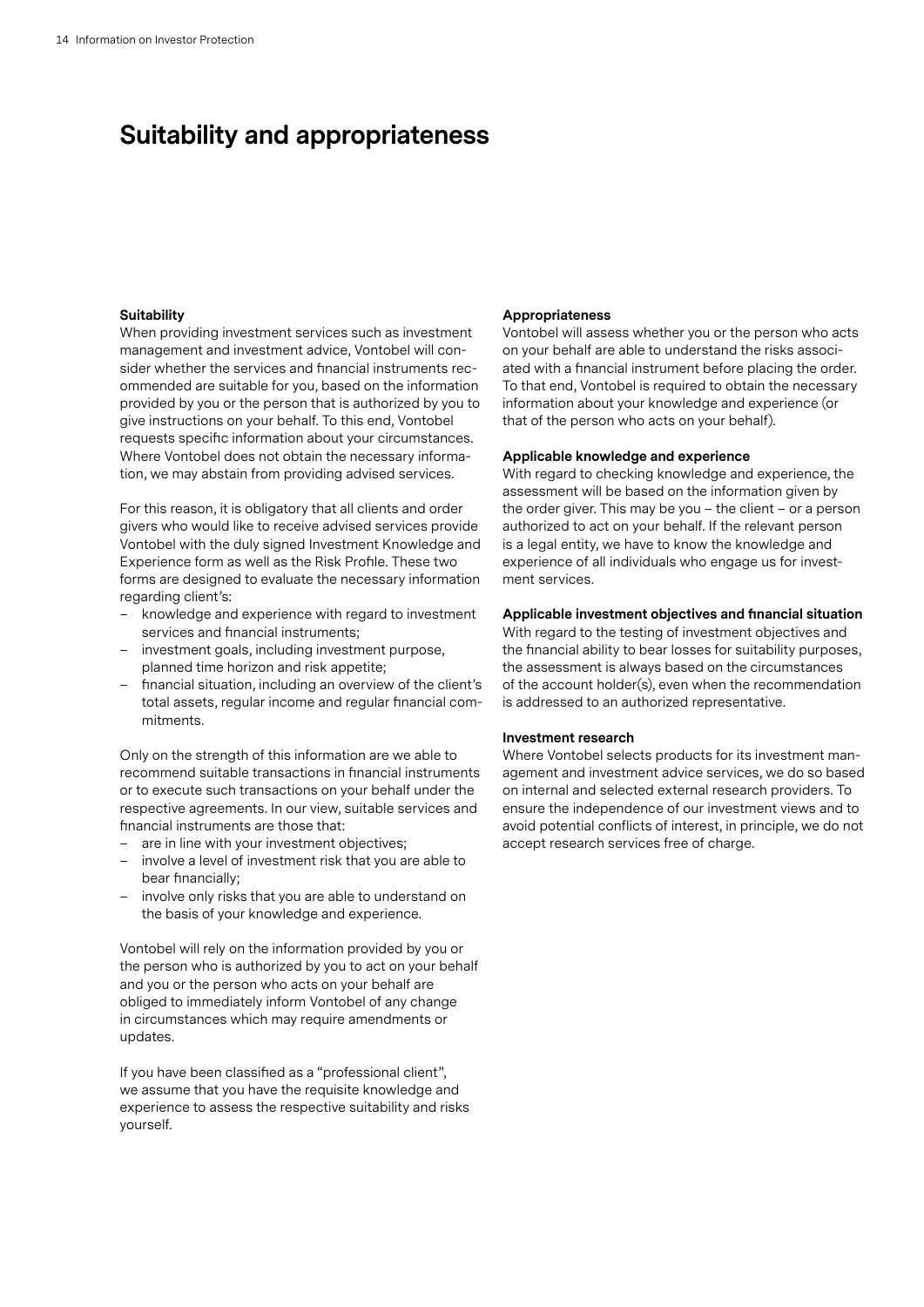#### **Legal Notice**

This brochure is intended exclusively to inform clients about how Vontobel complies with the applicable regulatory requirements for information on investor protection. It does not constitute an offer or solicitation by or on behalf of Vontobel to purchase or sell securities or similar financial instruments, to participate in a specific trading strategy in any jurisdiction or to use services.